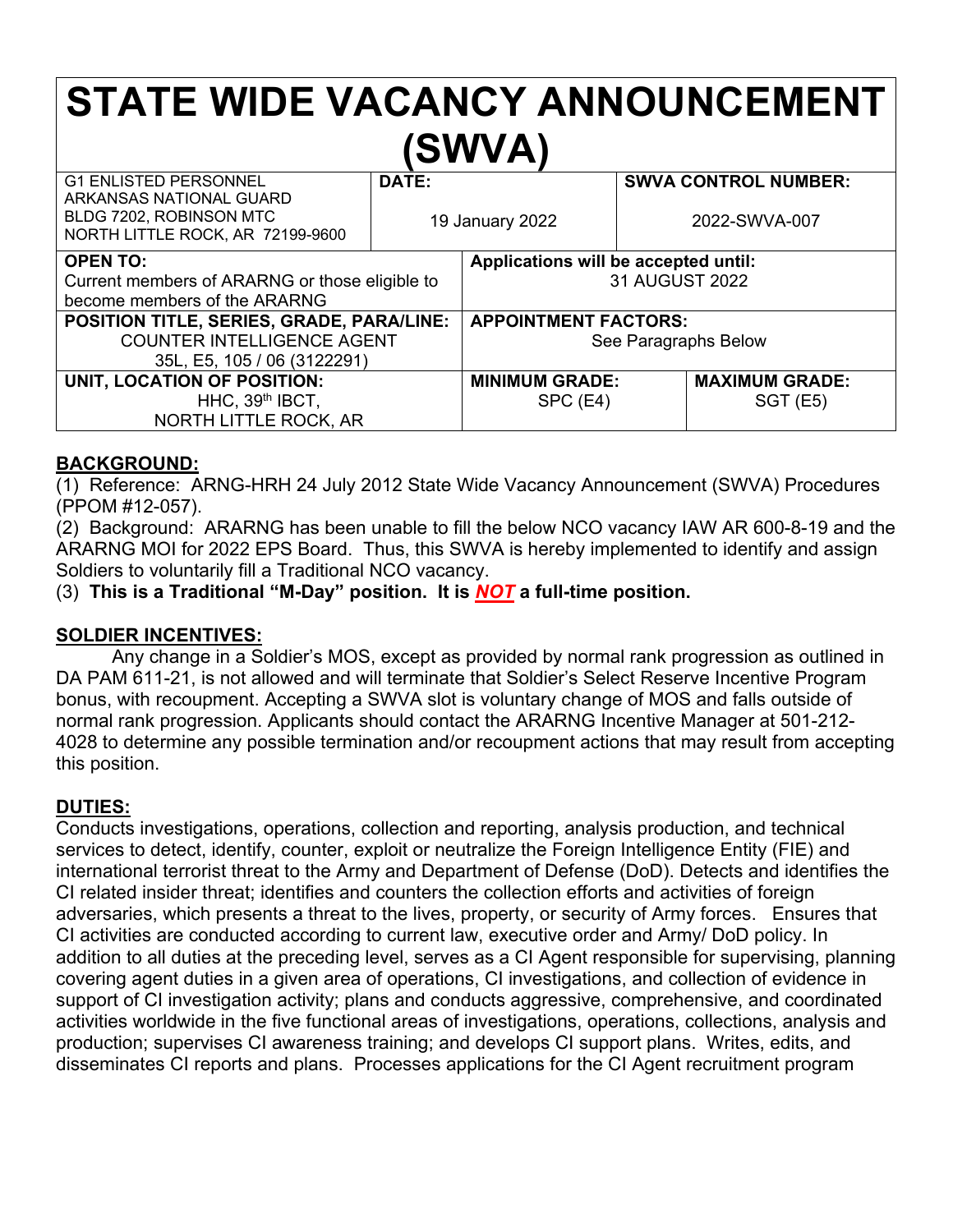#### **SPECIFICATIONS:**

CI agents must possess the following qualifications:

(1) A physical demands rating of moderate (Gold).

(2) A physical profile of 222221.

(3) Normal color vision.

(4) Qualifying scores.

(a) A minimum score of 105 in aptitude area ST on Armed Services Vocational Aptitude Battery (ASVAB) tests administered prior to 2 January 2002.

(b) A minimum score of 102 in aptitude area ST on ASVAB tests administered on and after 2 January 2002, and prior to 1 July 2004.

(c) A minimum score of 101 in aptitude area ST (TECH) on ASVAB tests administered on and after 1 July 2004.

(d) A minimum OPAT score of Long Jump (LJ) – 120 cm, Seated Power Throw (PT) – 350 cm, Strength Deadlift (SD) – 120 lbs., and Interval Aerobic Run (IR) – 36 shuttles in Physical Demand Category in "Moderate" (Gold).

(5) The Soldier must meet TOP SECRET (TS) Sensitive Compartmented Information (SCI) access eligibility requirements to be awarded this MOS. The clearance requirements to attend training are an Interim TS/SCI reflected within JPAS or current SSBI with TS/SCI eligibility reflected within JPAS.

(6) A high school graduate or equivalent.

(7) Demonstrates clear enunciation and comprehension of English and good Standard English grammar skills.

(8) Never been a member of the U.S. Peace Corps, except as specified in AR 614-200, (para 3-2).

(9) MOS reclassification will be conducted IAW AR 614-200, Enlisted Assignments and Utilization Management, AR 601-280, Army Retention Program, and reenlistment/reclassification IN/OUT calls released by Human Resources Command (HRC) via MILPER Messages.

(10) No information in military personnel, Provost Marshal, intelligence, or medical records which would prevent the granting of a security eligibility under AR 380-67 (para 3.20.a).

(11) No record of conviction by court-martial or Article 15 proceedings.

(12) Never been arrested for, charged with, or convicted of any offense other than minor traffic violations.

(13) The Soldier must be a U.S. citizen. Members of immediate family (see 15b) must also be U.S. citizens. Soldier and immediate family can be naturalized citizens. If naturalized, there is no minimum residency requirement.

(14) Soldier and spouse must not have immediate family members that reside in a country where within its boundaries, physical or mental coercion is known to be common practice either against--

(a) Persons accused of or acting in the interest of the U.S. or

(b) The relatives of such persons to whom they may reasonably be considered to be bound by ties of affection, kinship, or obligation. Immediate family for both Soldier and spouse includes adult children, 18 years of age or older, by birth, adoption, or marriage; natural, adopted, foster, or stepparents; guardians; brothers and sisters either by birth, adoption, or remarriage of either parent; IAW AR 380-67.

(15) Have neither commercial nor vested interest in a country within whose boundaries physical or mental coercion is known to be a common practice against persons acting in the interest of the U.S. This requirement applies to the Soldier's spouse as well.

(16) A minimum age of 19 years and 6 months upon graduation from MOS producing school.

(17) Meet selection criteria and classification and assignment restrictions contained in AR 601- 210 and AR 614-200.